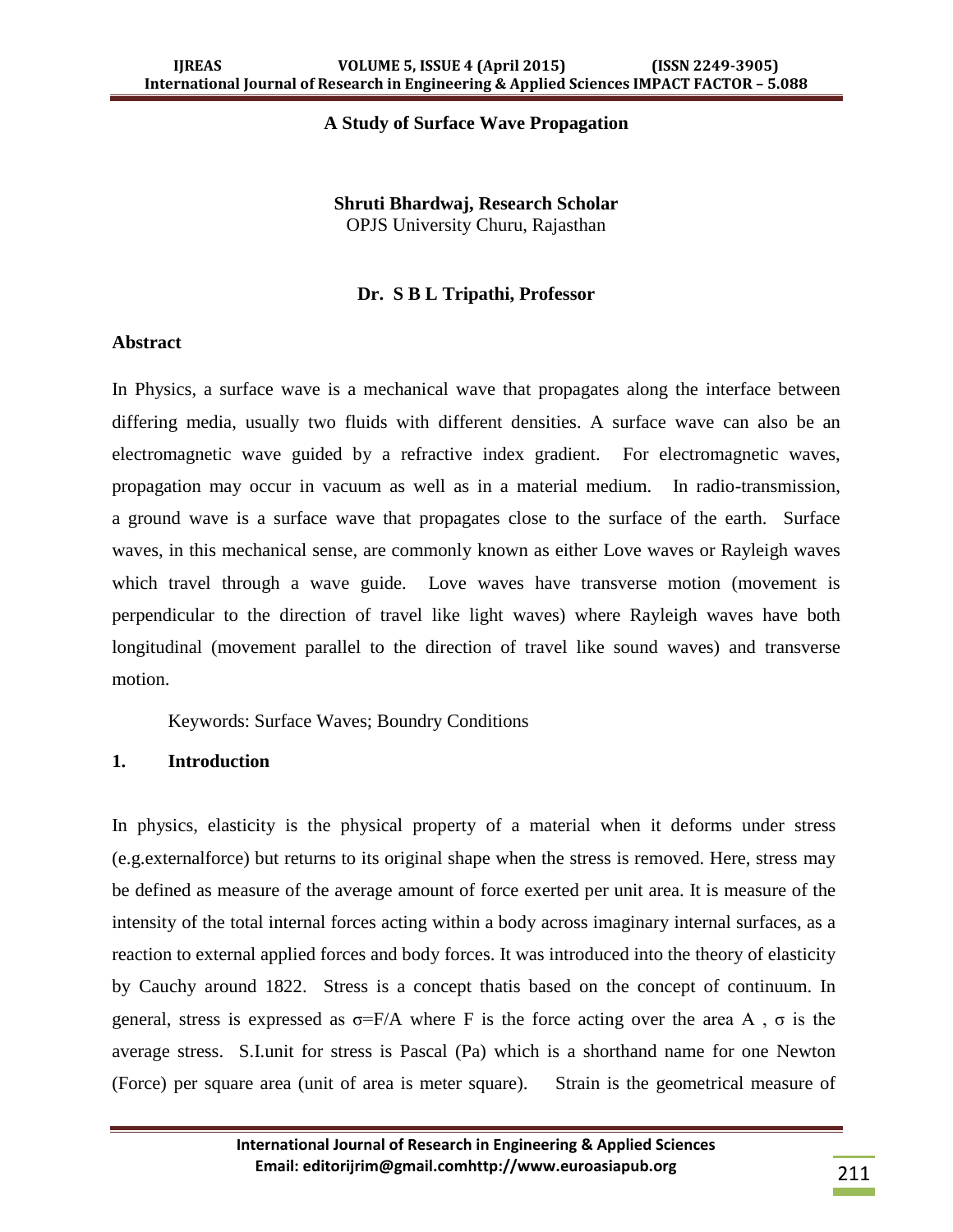#### **IJREAS VOLUME 5, ISSUE 4 (April 2015) (ISSN 2249-3905) International Journal of Research in Engineering & Applied Sciences IMPACT FACTOR – 5.088**

deformation representing the relative displacement between particles in the material body. Deformation is the change in shape due toan applied force. This can be a result of pulling forces, pushing forces, shear, bending or twisting. External forces are the forces acting between the body and the environment. It can be distant forces (gravity) or contact forces. The relation between stresses and induced strain is expressed by constitutive equations e.g.Hooke's law of elasticity, which states that the extension of a spring is in direct propagation with the loadadded toit as long as this load does not exceed the elastic limit. For systems that obeys Hooke's law, the extension produced is directly proportional to the load-

 $F = -kx$ , where x is the distance that the spring has been stretched or compressed away from the equilibrium position, Fis the restoring force exerted by the material and k is the force constant.

## **2 Seismology and Surface Waves**

Seismology is the theoretical study of earthquake. At the time of earthquake; sometimes from an explosion, seismic waves are encountered. Seismic waves are waves that travel through the earth. Seismic waves are studies by the seismologists and measured by a seismograph. There are two types of seismic waves namely "body waves and "surface waves. Other modes of wave propagation exist than those described here, but they are of comparatively minor importance. Body waves travel through the interior of the Earth. They follow ray paths bent by the varying density and modulus (stiffness) of the earth"s interior. The density and modulus, in turn, vary according to temperature, composition and phase. This effect is similar to the refraction of light waves. Body waves transmit the first-arriving tremors of an earthquake, as well as many later arrivals. There are two kinds of body waves: Primary (P waves) and Secondary (S waves). P waves are longitudinal or compressional waves, which mean that the ground is alternately compressed and dilated in the direction of propagation. In solids these waves generally travel slightly less than twice as fast as S-waves and can travel through any type of material. In air, these pressure waves take the form of sound waves; hence they travel at the speed of sound. P waves are sometimes called "Primary waves". When generated by an earthquake they are less destructive than S waves and surface waves that follow-them, due to their lesser amplitudes. S waves are transverse or shear waves,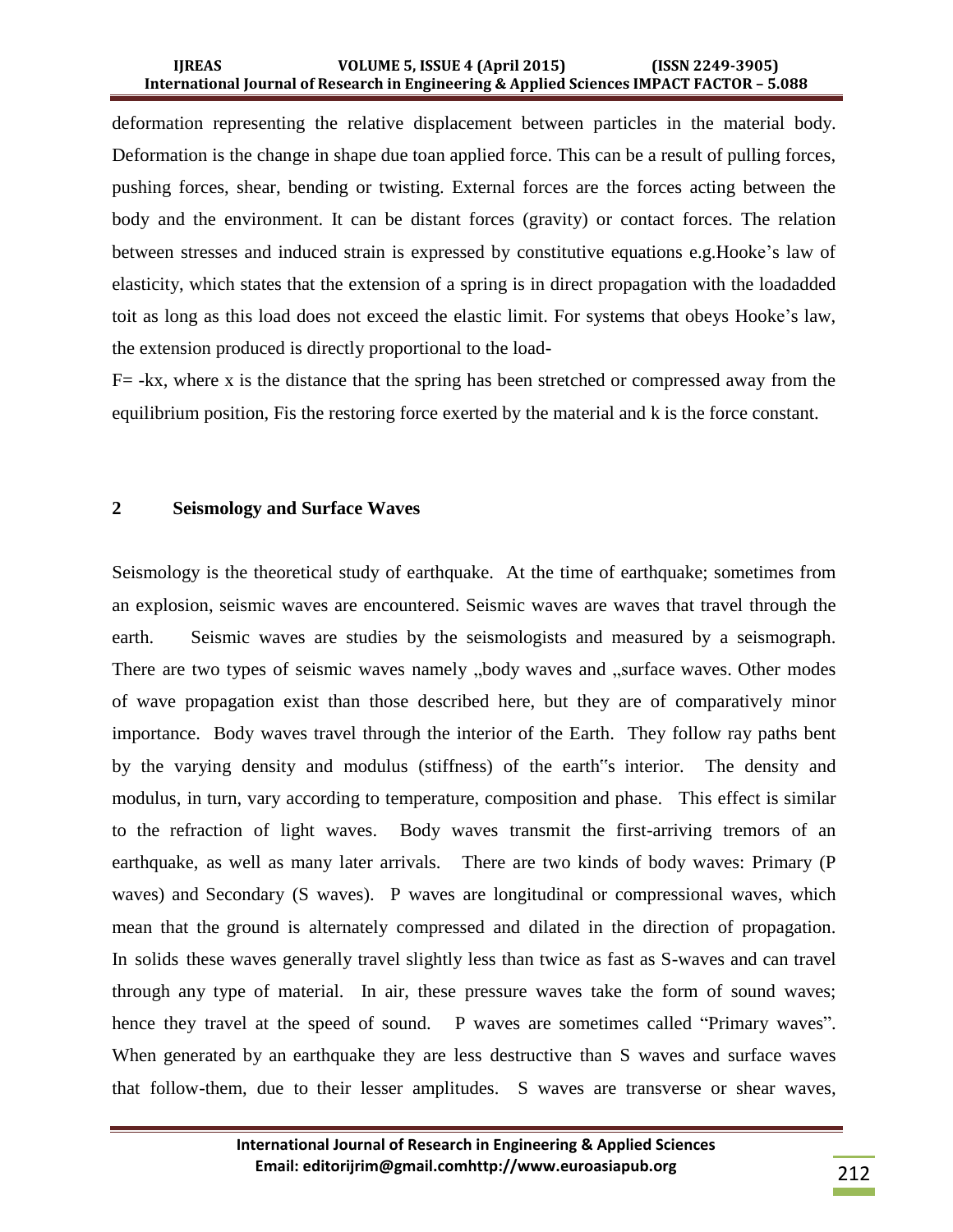#### **IJREAS VOLUME 5, ISSUE 4 (April 2015) (ISSN 2249-3905) International Journal of Research in Engineering & Applied Sciences IMPACT FACTOR – 5.088**

which mean that the ground is displaced perpendicularly to the direction of propagation. In the case of horizontally polarized S waves, the ground moves alternately to one side and then the other. S waves can travel only through solids, as fluids (liquids and gases) do not support shear stresses. S waves are sometimes called "secondary waves", and are several times larger in amplitude than P waves for earthquake sources. Surface waves are analogous to water slowly than body waves. Because of their low frequency, long duration and large amplitude, they can be the most destructive type of seismic wave.

# **3 Case Study and Methodology**

In Physics, a surface wave is a mechanical wave that propagates along the interface between differing media, usually two fluids with different densities. A surface wave can also be an electromagnetic wave guided by a refractive index gradient. For electromagnetic waves, propagation may occur in vacuum as well as in a material medium. In radio-transmission, a ground wave is a surface wave that propagates close to the surface of the earth. Surface waves, in this mechanical sense, are commonly known as either Love waves or Rayleigh waves which travel through a wave guide. Love waves have transverse motion (movement is perpendicular to the direction of travel like light waves) where Rayleigh waves have both longitudinal (movement parallel to the direction of travel like sound waves) and transverse motion. Thus, with respect to the direction of the oscillation relative to the propagation direction, we can distinguish between longitudinal waves and transverse waves.

Since a large number of investigations on surface waves in homogeneous as well as in heterogeneous layered earth models have been carried out and employed usefully to determine the structure of earth. At the early stage most of the work was done for a homogeneous medium. Wave propagation in heterogeneous media is difficult to analyze. The presence of large transverse motion in the seismograms was one of the first established facts of seismology. The analysis of Rayleigh and Lamb did not, however, explain this fact.

In Physics, a surface wave is a mechanical wave that propagates along the interface between differing media, usually two fluids with different densities. A surface wave can also be an electromagnetic wave guided by a refractive index gradient. For electromagnetic waves,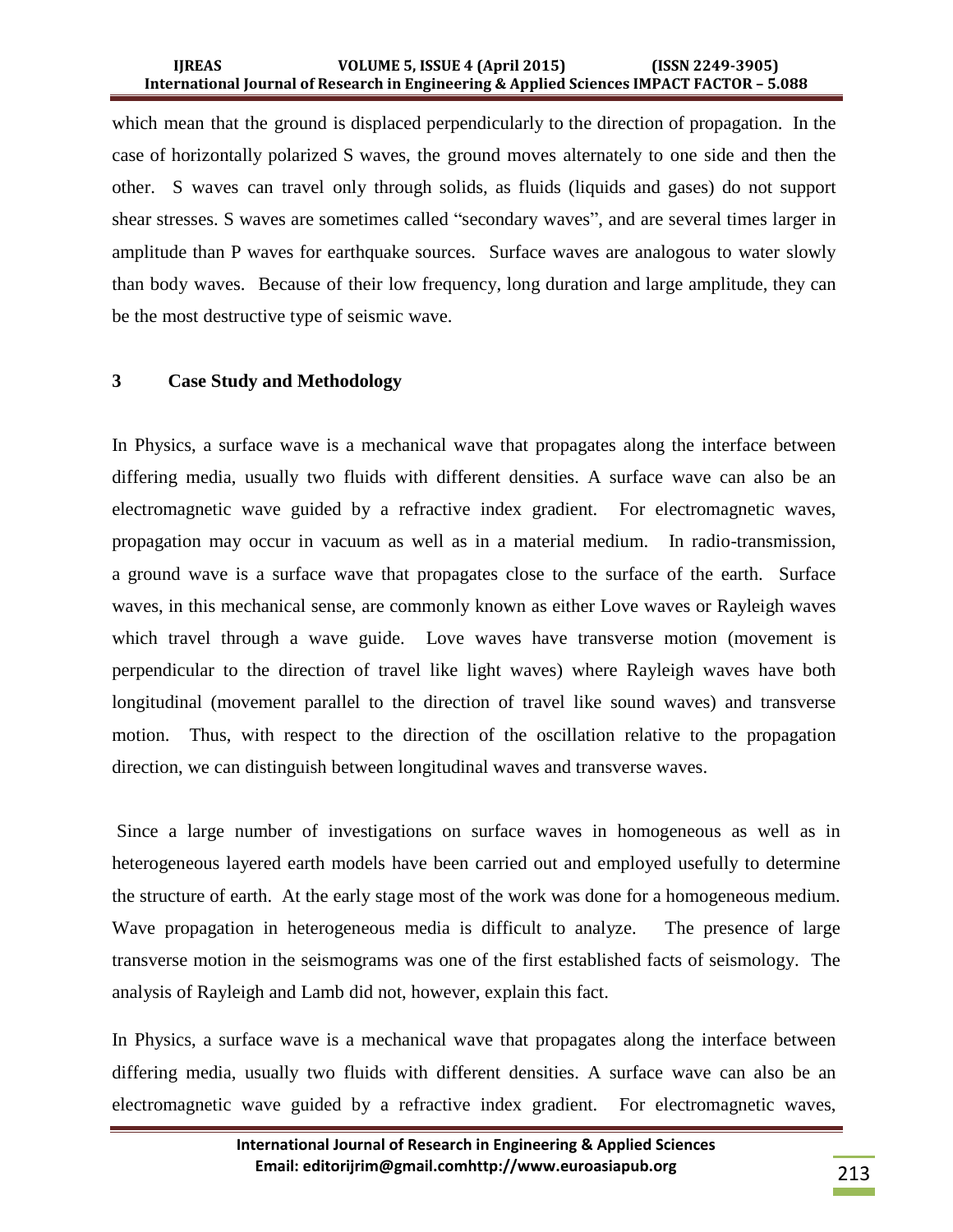#### **IJREAS VOLUME 5, ISSUE 4 (April 2015) (ISSN 2249-3905) International Journal of Research in Engineering & Applied Sciences IMPACT FACTOR – 5.088**

propagation may occur in vacuum as well as in a material medium. In radio-transmission, a ground wave is a surface wave that propagates close to the surface of the earth. Surface waves, in this mechanical sense, are commonly known as either Love waves or Rayleigh waves which travel through a wave guide. Love waves have transverse motion (movement is perpendicular to the direction of travel like light waves) where Rayleigh waves have both longitudinal (movement parallel to the direction of travel like sound waves) and transverse motion. Thus, with respect to the direction of the oscillation relative to the propagation direction, we can distinguish between longitudinal waves and transverse waves.

Thermodynamics has undergone marked development in connection with important problems arising during the design of steam and gas turbines, jet motors, rockets, high speed aircraft, nuclear reactors etc.

Thus, the need for materials which can serve useful function at these temperature levels presents one of the most pressing and difficult problems, facing our technology. The dynamical theory of thermoelasticity is the study of interaction between thermal and mechanical fields in solid bodies and is of considerable importance in various engineering fields.

The surface wave propagation at the interface between two orthotropic elastic solid is studied. The governing equations are solved to obtain the general solution in y-z place. The appropriate boundary conditions at an interface  $z = 0$  between two orthotropic elastic half spaces are satisfied by appropriate particular solutions to obtain the frequency equation of the surface wave in the medium. Frequency equations of surface waves are also obtained for some limiting cases in absence of transverse anisotropy. The appropriate boundary conditions at an interface  $z = 0$  between two dissimilar half spaces are satisfied by appropriate particular solutions to obtain the frequency equation of the surface wave in the medium. Frequency equations of surface waves are also obtained for some limiting cases in absence of thermal parameters and transverse anisotropy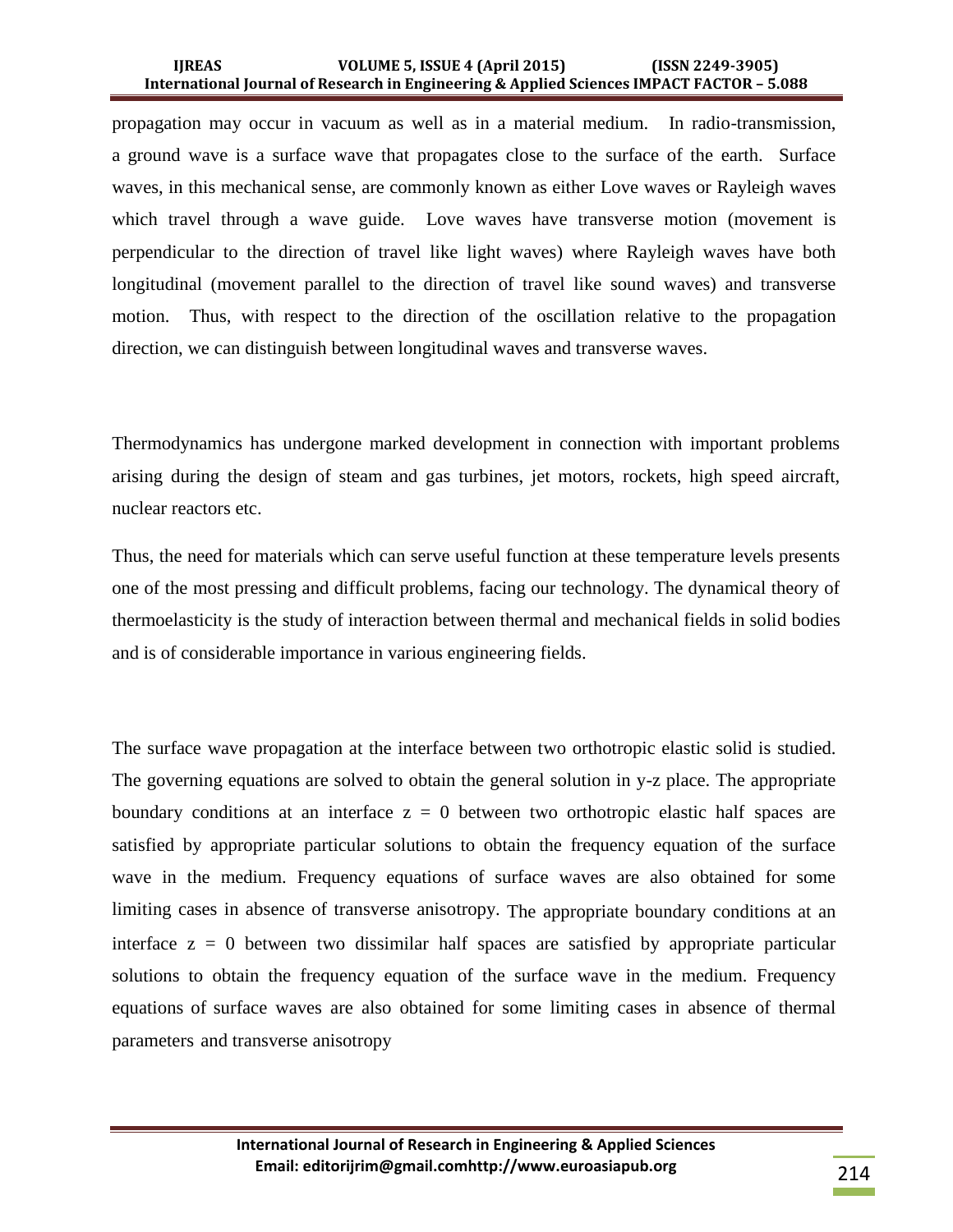# **4. Conclusion**

The heterogeneous earth model cannot resolve these discrepancies and difficulties. The discrepancy in the observed data and theoretical results obtained from a simplified earth model is a commonly observed fact. The interpretation regarding the observed phenomenon do pose certain difficulties for which the theory of simplified model does not provide any explanation.

# **References**

[1] S. C. Cowin and J. W. Nunziato, "Linear Elastic Materi-

als with Voids," Journal of Elasticity, Vol. 13, No. 2

1983, 125-147. doi:10.1007/BF00041230.

[2] A. P. Mayer, "Thermoelastic Attenuation of surface

Acoustic Waves," International Journal of Engineering

Science, Vol. 28, No. 10, 1990, pp. 1073-1082.

[3] B. Singh, "Wave Propagation in thermoelastic Material with Voids," Applied Mathematics and Computation, Vol. 189, No. 1, 2007, pp. 698-709.